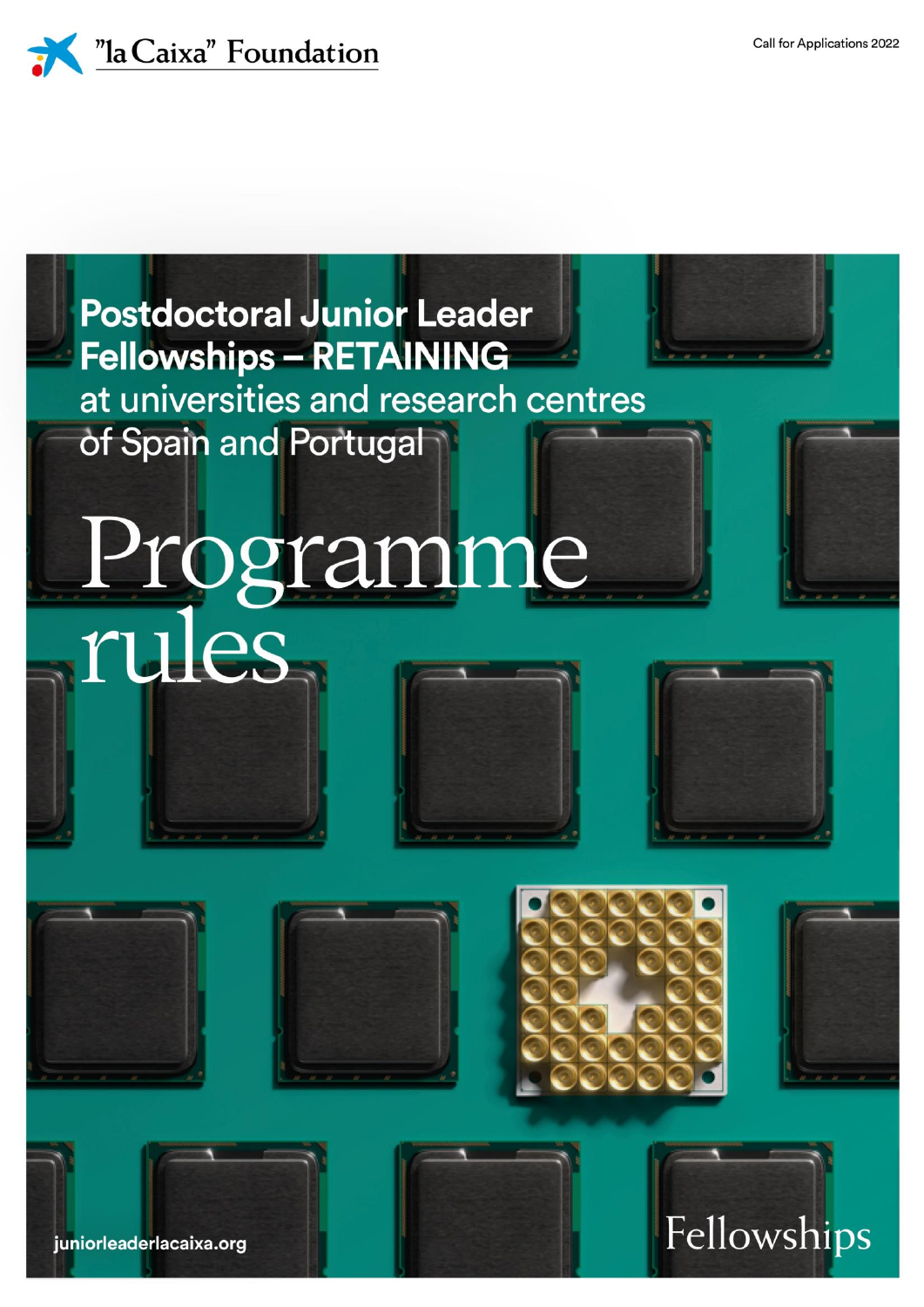

### *Introduction*

"la Caixa" Banking Foundation, which firmly believes that scientific progress, research, mobility and professional qualification are key to the development of society, is launching this postdoctoral fellowship programme aimed at hiring excellent researchers of any nationality who wish to continue their research at any university or research centre of Spain or Portugal.

They should be outstanding researchers in terms of the originality and significance of their contributions in their scientific discipline, as well as having the leadership skills to head their own research group.

By means of a complementary training programme, these fellowships are intended to consolidate comprehensive training encompassing scientific, technical and complementary skills that will help them to tap into their potential as independent researchers and leaders of the new generation of researchers.

### *Timeline*



# *1. Call for applications*

- *1.1.* "la Caixa" Banking Foundation is offering **15 three-year postdoctoral fellowships** to hire experienced researchers to carry out their work **at any university or research centre of Spain or Portugal.** The research must be carried out in the **areas of Science, Technology, Engineering and Mathematics (STEM), including Bio and Health Sciences**.
- *1.2.* The call for applications is intended for researchers who **have finished their doctoral degrees two to seven years prior to the deadline for applications**, provided that they also fulfil the requirements for mobility between countries.
- *1.3.* The choice of the research centre will not be binding during the candidate selection process. Candidates should state the research centre that they would prefer to join on their fellowship application on a provisional basis. For this purpose, a declaration of interest letter with the official institutional letterhead signed by a researcher of the research center of preference must be attached indicating the predisposition to accept the fellow. In the online application platform, a template is provided. This declaration of interest will not be binding on any of the parties. The fellowship holder may change the centre chosen before the start of the fellowship.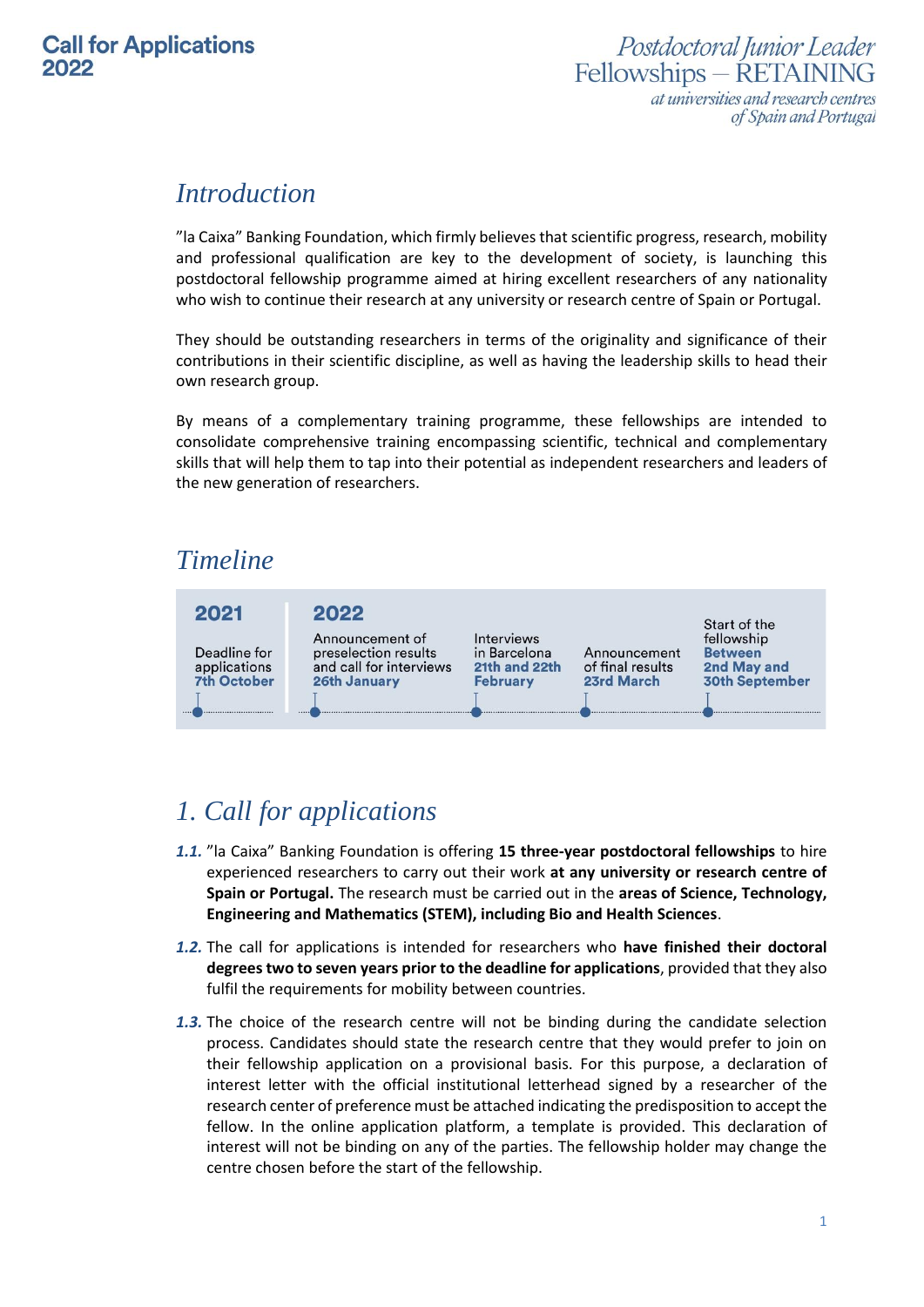- $1.4$ . Fellows should start at the host institution between  $2^{nd}$  May and  $30^{th}$  September 2022. "la Caixa" Foundation must be notified of the researcher's start date at the research centre prior to this date and as soon as they reach an agreement.
- *1.5.* Candidates may freely propose a research project to be carried out at the host organization of their choice.
- *1.6.* The call for applications opens on the date it is published and closes on 7th October 2021, at 14.00h Peninsular Spain (Central European Summer Time - CEST).

## *2. Fellowship amount*

*2.1.* The **maximum payment amount will be €305,100<sup>1</sup> ,** as broken down below:

**/** Three maximum annual payments of €97.500 which include:

a) **Labor costs (salary included): a maximum of 59,000 euros to cover the total labor costs of the university or research centre that contracts the fellow**. This amount includes Social Security contributions and any other payments made by the employer, as well as the annual gross salary of the fellow.

In any case, the minimum annual gross salary to be offered to the fellow by the host institution must be 44.300€.

If the total labor costs exceed the maximum amount offered by "la Caixa" Foundation, the host institution will cover the surplus.

- b) **Annual research project costs of €38,500**, which include:
	- » Acquisition and maintenance of scientific equipment and consumables;
	- » Travel expenses and per diem;
	- » Registration fees for scientific congresses, seminars and conferences;
	- » Management fees for industrial and intellectual property rights related to the project;
	- » Patenting costs;

 $\overline{a}$ 

- » Personnel costs linked exclusively to the fellowship project;
- » Expenses related with the mandatory secondment;
- » Other expenses directly related to implementation of the research project.

This amount will be managed by the centre for the benefit of the fellow and it must be justified separately.

**/** Gross annual **family assistance of €1,200** for each of the researcher's child dependant. Family assistance will be determined on the start date at the centre and will be reviewed annually upon renewal of the fellowship. In the event that both parents would get a

**<sup>1</sup>** *The allowance is calculated based on 2 children. The maximum allowance may be increased if the number of children is greater than 2.*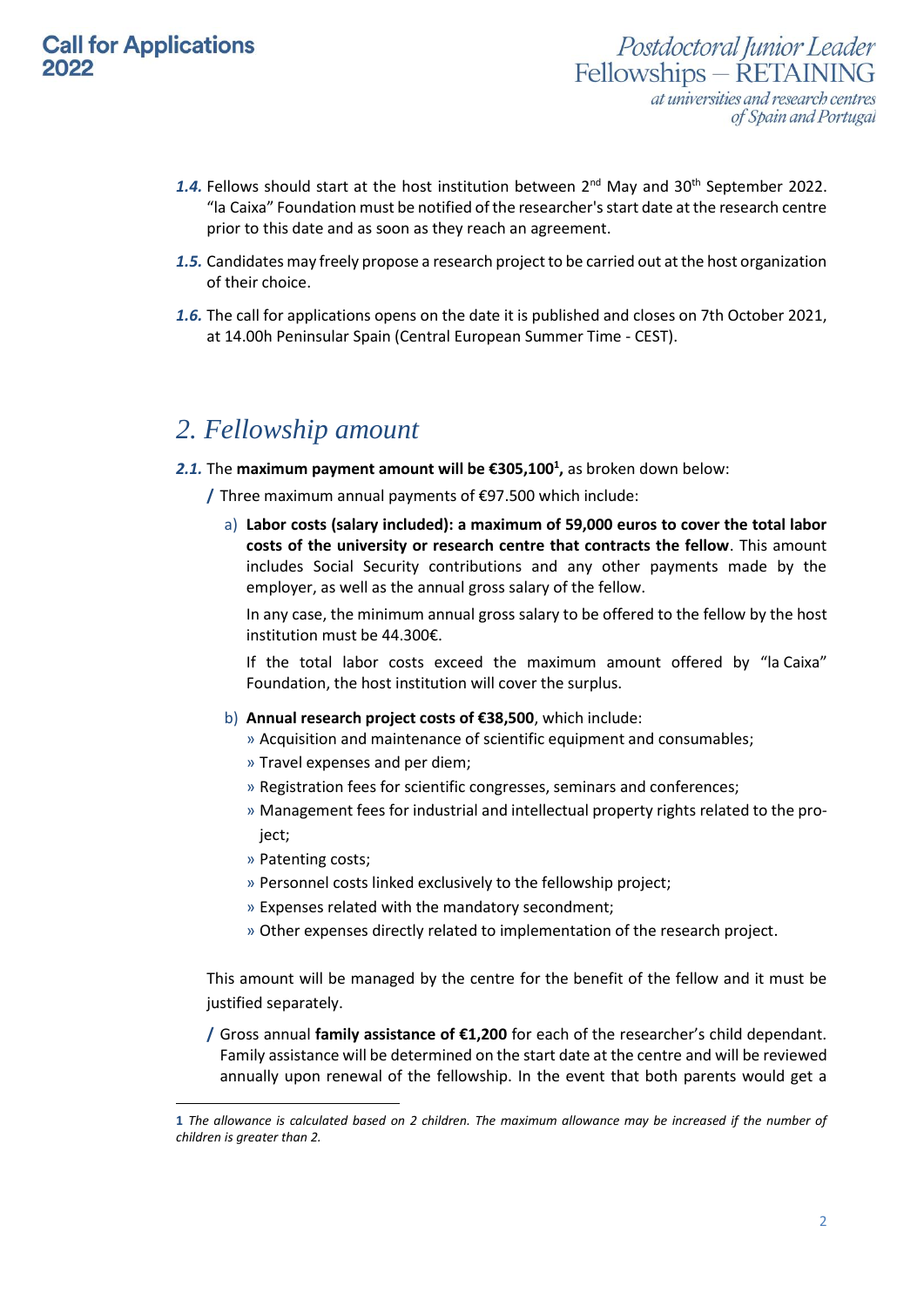Postdoctoral Junior Leader fellowship, this assistance would be granted only to one of the parents.

**/ Mobility assistance (moving and housing) of €5.400** at the beginning of the fellowship as long as the fellow changes the place of residence on the occasion of joining the selected research center or university, at a distance greater than 50 kms with respect to the initial place of residence.

These amounts will be gross and subject to the total labor costs of each fellow incurred by the host institution that hires it. In addition, these amounts will be subject to withholding that is legally established.

- *2.2.* "la Caixa" Foundation will sign a collaboration agreement with host institutions, which will receive the fellowship payment amount directly. This must be wholly allocated to cover other required corporate expenses payable by the host institution, as well as the fellow's gross pay and additional amounts and assistances.
- *2.3.* The employment relationship between the fellow and the host institution must comply with the provisions of current legislation at any time.
- *2.4.* Entitlement to the fellowship falls on the researcher, who will be hired by the host institution.

#### *3. Secondments*

- *3.1.* Fellows will be required to pursue a mandatory international and/or intersectoral secondment of 3 to 6 months within their research projects in an institution freely proposed by the fellows themselves.
- *3.2.* The secondment can be performed in a single period or can be divided into shorter periods with a maximum of 6 months. Likewise, it can take place at one or more organisations.
- *3.3.* Researchers will have a supervisor at the secondment host institution, thus receiving crossectoral guidance and ensuring continuity in the execution of the projects.
- *3.4.* A declaration of interest letter from the secondment supervisor will be asked to the fellows before the start date of the fellowship at the host institution.
- *3.5.* If, due to unexpected reasons, the secondment did not take place, the fellow must submit a justified report to "la Caixa" Foundation explaining the exceptional circumstances that prevented the mandatory secondment from taking place.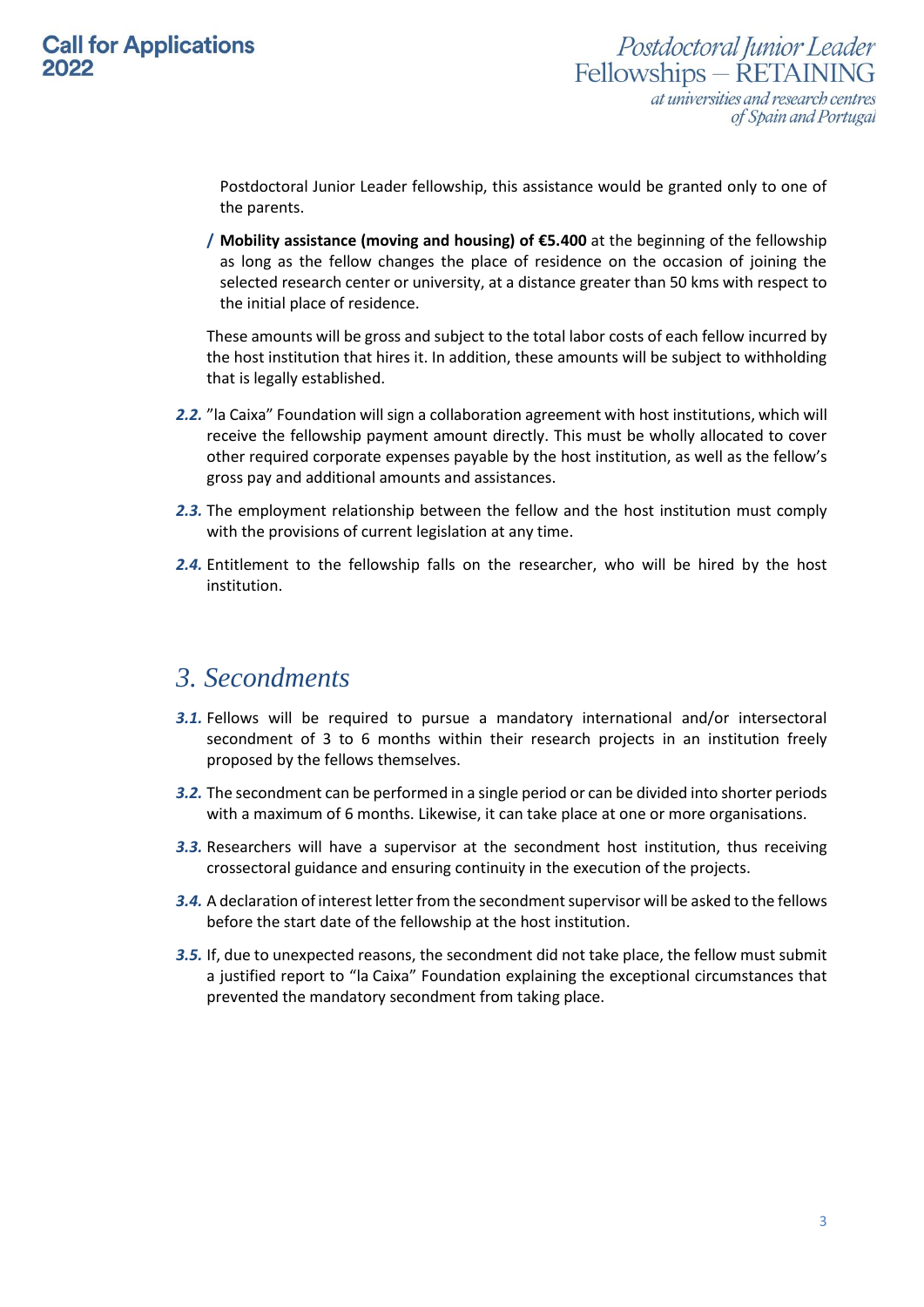# *4. Complementary training*

In addition to the payment amount, the fellowship includes a mixed training programme (face-to-face and online) on transversal skills, innovation and leadership.

Three sessions will be held: at the start of the fellowship, during the second year, and during the third year. Each session will last between 2 and 4 days, and attendance is required for all fellows from the same call, regardless of their discipline. "la Caixa" Foundation will cover all costs for these sessions, as well as the fellows' accommodation and travel costs.

Early after recruitment, fellows will establish a personal Career Development Plan (CDP), based on their personal needs and interests, explaining key achievements and future goals.

# *5. Requirementsfor applicants*

#### *5.1.* **Nationality**

Postdoctoral researchers of **any nationality** are eligible to apply for the Postdoctoral Junior Leader Fellowship – *Retaining* programme.

#### *5.2.* **Research training**

Those who have **obtained their doctoral degree two to seven years prior to the deadline for applications** are eligible. For such purposes, candidates must have obtained their doctoral degree between  $7<sup>th</sup>$  October 2019 and  $7<sup>th</sup>$  October 2014 inclusive. It will be understood as the date of obtaining the doctoral degree, the date of the defense act of the doctoral thesis. Therefore, a document must be provided where the defense date of the thesis is certified.

Should an applicant hold more than one doctoral degree, the above-mentioned period will be counted from the first degree earned.

In the cases of interruption of the research activity between the date of obtaining the doctoral degree and the call deadline  $(7<sup>th</sup>$  October 2021), the candidate may request an extension of the period in which the doctoral degree must have been obtained. To these effects, the following causes are considered as interruption of the research activity:

- a) Illness or accident that has led to sick leave for three months or more. An extension may be applied for the number of justified months.
- b) Maternity. An extension of 1 year can be applied for each child born after the PhD award date.
- c) Paternity. An extension of 1 year can be applied for each child born after the PhD award date.

Both cases must be duly justified by means of an official supporting document.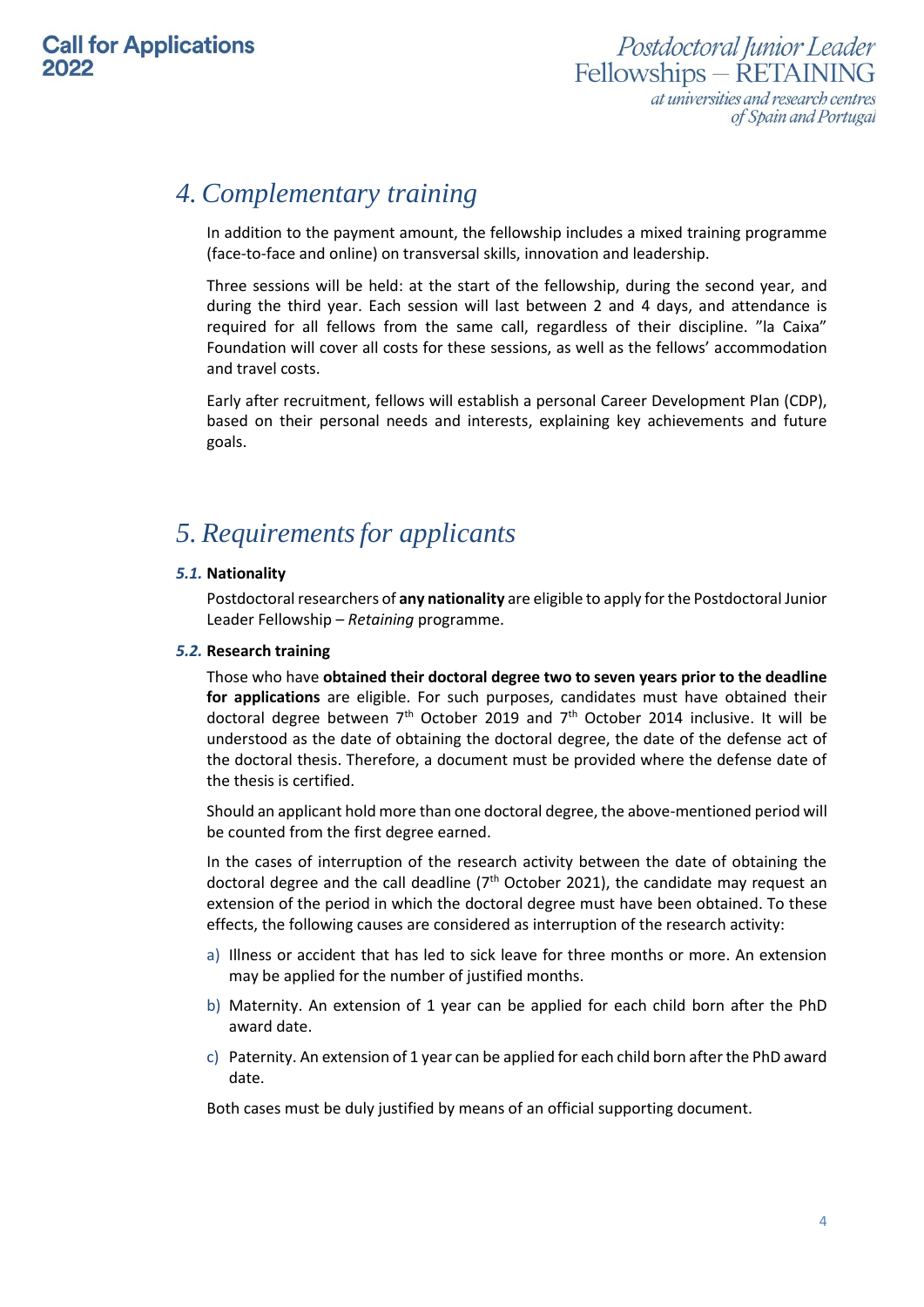#### *5.3.* **Mobility**

Those candidates who wish to **join a Spanish center or university must** have resided or have carried out their main activity (work, studies, etc.) in Spain for **more than twelve months in the three years** immediately prior to the deadline for applications. Short stays, such as holidays, done in a country other than their country of usual residence (where they carried out their main activity), will be considered as time spent in their country of usual residence.

A candidate with an uninterrupted period of at least 2 years of inactivity in research (e.g. unemployment, periods of employment outside research, parental or long-term sick leave) must have resided or carried out the main activity (work, studies, etc.) in Spain for more than 36 months in the 5 years immediately before the call deadline.

In the same way, time spent as part of a procedure for obtaining refugee status under the Geneva Convention, compulsory national service and/or short stays such as holidays are not taken into account.

Those candidates who wish to **join a Portuguese center or university must** have resided or have carried out their main activity (work, studies, etc.) in Portugal for **more than twelve months in the three years** immediately prior to the deadline for applications. Short stays, such as holidays, done in a country other than their country of usual residence (where they carried out their main activity), will be considered as time spent in their country of usual residence.

A candidate with an uninterrupted period of at least 2 years of inactivity in research (e.g. unemployment, periods of employment outside research, parental or long-term sick leave) must have resided or carried out the main activity (work, studies, etc.) in Portugal for more than 36 months in the 5 years immediately before the call deadline.

In the same way, time spent as part of a procedure for obtaining refugee status under the Geneva Convention, compulsory national service and/or short stays such as holidays are not taken into account.

#### *5.4.* **International stays**

For candidates applying to carry out the research in a Spanish university or research centre, the candidate must have carried out research stays at non-Spanish research centres or universities during their doctorate or postdoctorate, whether of a continuous or discontinuous nature for at least six months prior to the deadline for applications.

For candidates applying to carry out the research in a Portuguese university or research centre, the candidate must have carried out research stays at non-Portuguese research centres or universities during their doctorate or postdoctorate, whether of a continuous or discontinuous nature for at least six months prior to the deadline for applications.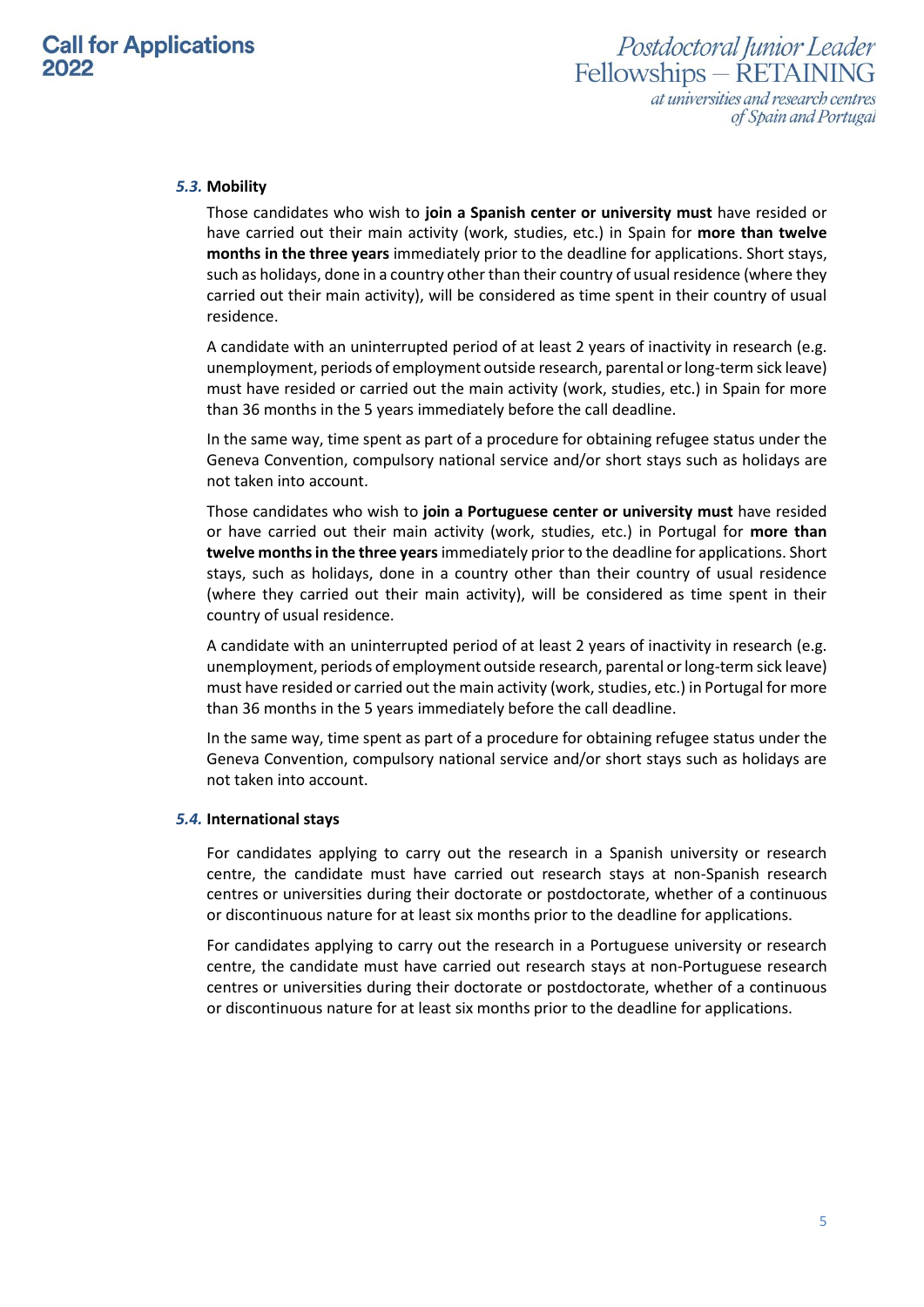## *6. Application and documentation*

*6.1.* Candidates must apply using the online application platform available in the "Fellowships" section on the "la Caixa" [Foundation](https://www.lacaixafellowships.org/index.aspx) website.

On this platform, the different pages of the application form clearly specify all information and documentation that must be provided to complete an application to the current fellowship programme. **The application must be completed entirely in English.**

*6.2.* Information provided by the candidate in the "Prospective research centre" section will be understood to be provisional and strict abidance to it is not implied should the fellowship be awarded.

The candidates who are finally chosen as fellows will have a reasonable period of time in which to confirm their interest in the research centre or university that they specified as their first choice. During this time, they can also explore other alternatives that may better suit their personal goals.

In any case, should the line of research chosen by the candidate to carry out their research project be different from what was originally stated in their application, it must not stray from it significantly in terms of content or discipline.

The candidates must reach an agreement with the research centre or unit that they finally chooses, by virtue of which the centre will hire the fellow with the funds provided by "la Caixa" Foundation.

- *6.3.* Candidates must submit a personal statement with the project proposal that they wish to carry out if they are granted the fellowship. The personal statement must contain the following information:
	- 1) Research career directly related to the project proposal, stating the main line of research that the candidate has carried out and specifying the main achievements to date (maximum of 3 pages).
	- 2) Summary of the proposed research project (maximum of 4 pages).

This document's characteristics and format are detailed in the relevant section of the online application form.

*6.4.* Using the online application platform, candidates must also carry out the formalities to obtain, prior to the deadline for applications, **at least two reference letters**from university professors, researchers or other relevant individuals with whom they have had contact either academically or professionally. It is advisable for candidates to contact them as soon as possible to let them know that "la Caixa" Foundation will get in touch with them through an online procedure. This procedure makes it possible to request and attach up to five reference letters to the application form, provided that they arrive before the deadline for applications (7<sup>th</sup> October 2020). The reference letters must be written in English.

These reference letters are confidential. Under no circumstances may candidates request access to their content nor "la Caixa" Foundation provide it, whatever the final results of the selection process for this fellowship programme.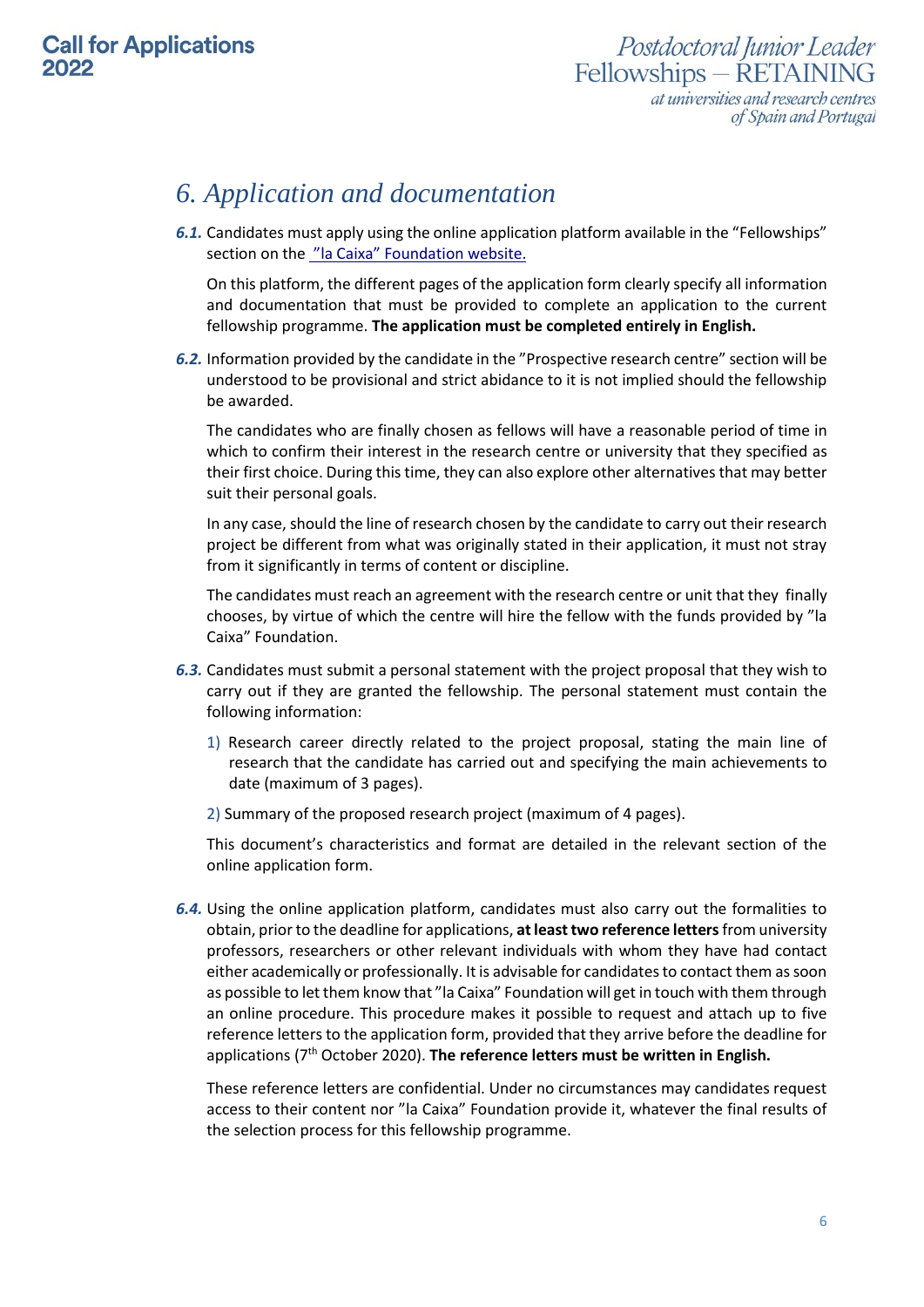#### **Call for Applications** 2022

- Postdoctoral Junior Leader Fellowships - RETAINING at universities and research centres of Spain and Portugal
- *6.5.* Candidates must attach a copy of their doctoral diploma or academic certificate where the date on which the doctoral degree was earned appears.
- *6.6.* If a candidate claims an exception due to an interruption of research activity as contemplated in point 5.2, they must provide the relevant supporting documents.
- *6.7.* Candidates must attach an ethics table pointing out the ethical aspects of the project proposal. In the online application platform, a template of the ethics table will be provided.
- *6.8.* Candidates that claims the application of the extended mobility rule due to inactivity in research as contemplated in point 5.3, must provide the relevant supporting documents.
- *6.9.* Documents uploaded in the online application platform in PDF format must be clear and legible. Similarly, each page of the original document must correspond to a page of the PDF document.
- *6.10.* If the documents uploaded in the online application platform were issued in a language other than English, a translation (which can be done by the candidate) into English must be attached.

### *7. Selection process*

The evaluation and selection of applications will be carried out taking into consideration the European Science Foundation's recommendations published in the *[Peer Review Guide](http://www.esf.org/fileadmin/user_upload/esf/European_Peer_Review_Guide_2011.pdf)* and are awarded on a competitive basis. The members of the shortlisting and selection committees choose the candidates who, in their opinion, accredit superior merits and capabilities.

*7.1.* The process is comprised of three parts:

a) **Eligibility check**: all applications received are screened to ensure that applications comply with formal requirements. The eligibility will be checked on the basis of the information provided by the applicant. Only applications that fulfil all the criteria will be included in the Remote evaluation phase.

Should an application not fulfil the formal requirements of the call for applications, "la Caixa" Foundation will send a notification by e-mail specifying the reason for its rejection.

b) **Remote evaluation**: each eligible application is sent to an evaluation panel made up of two or three experts with broad experience in the discipline of the application and an extensive list of publications or contributions within this field. The applications that receive the highest ratings from each panel will pass to the next phase.

"la Caixa" Foundation will notify candidates whether they have been shortlisted or not by e-mail on 26<sup>th</sup> January 2022.

It is advisable for candidates to inform the potential host institutions that they are interested in once their application has been chosen for the face-to-face selection phase.

c) **Face-to-face selection:** The candidates whose applications have passed the shortlisting stage will be invited for a face-to-face interview. The interviews will be conducted by a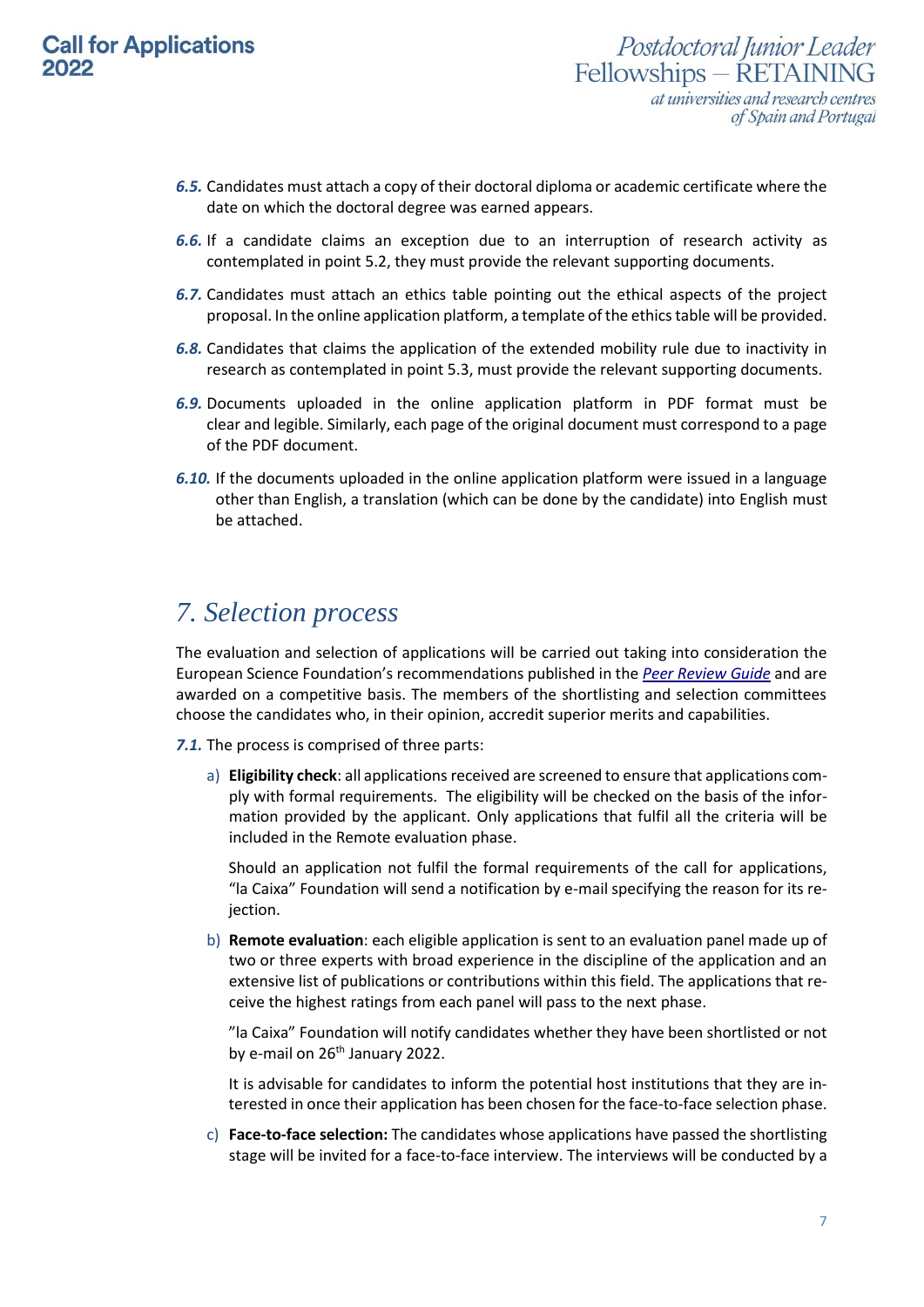multidisciplinary selection committee, made up of professors and researchers with extensive experience in selection processes by peer review.

The interviews with the selection committee will be held in Barcelona on the  $21<sup>st</sup>$  and 22<sup>nd</sup> February 2022. Interviews will be entirely in English.

The dates scheduled for the selection interviews or for the notification of the results may be subject to change due to organizational reasons. In case this occurs, candidates will be immediately notified by e-mail.

Should attending the interview entail travel or accommodation expenses greater than 15 euros, candidates may request compensation accordingly to the travel reimbursement policy of the "la Caixa" Fellowships programme.

"la Caixa" Foundation will notify the candidates interviewed during the face-to-face evaluation phase of the results via e-mail.

### *8. Evaluation criteria*

*8.1.* Applications will be evaluated according to candidates' merit, not penalising candidates with career breaks or younger candidates. The evaluation criteria and scores defined to achieve this goal are:

#### **Remote pre-selection**

- 1. **Excellence of Curriculum Vitae (weight 50%)**: scientific and/or professional curriculum will be assessed in relation to scientific discipline and stage of the candidate's career.
- 2. **Motivation and research project (weight 35%)**: originality, innovation and potential impact of the proposed project, the consistency of the candidate's personal statement and the suitability of the host organization for carrying it out will be assessed.
- 3. **Letters of reference (weight 15%):** reference letters supporting the candidacy will be assessed taking into account the specificity of the content and the signatory's profile and a personal wording.

#### **Face-to-face selection**

- 1. **Academic and professional career (weight 50%):** quality of the contributions made to the chosen field, candidate's experience in research management, coherence between the candidate's academic background and track record. Interdisciplinary careers will be positively evaluated, if they respond to clear motivations of the candidate.
- 2. **Candidate's potential (weight 30%):** experts will pay attention to "soft" skills, such as clear, consistent discourse and articulation of ideas, ability to present complex reasoning, team working and capabilities such as independent reasoning, originality, innovation, entrepreneurship and leadership.
- 3. **Motivation and impact of the project (weight 20%):** conceptual and methodological novelty of the project as well as its originality, feasibility and impact on society and the researcher's career.

Further information to learn the rating criteria that govern the shortlisting process and the selection process by interview can be viewed in the [Evaluation of applications](https://obrasociallacaixa.org/es/educacion-becas/becas/evaluacion-de-solicitudes) section of the "la Caixa" Fellowship Programme website.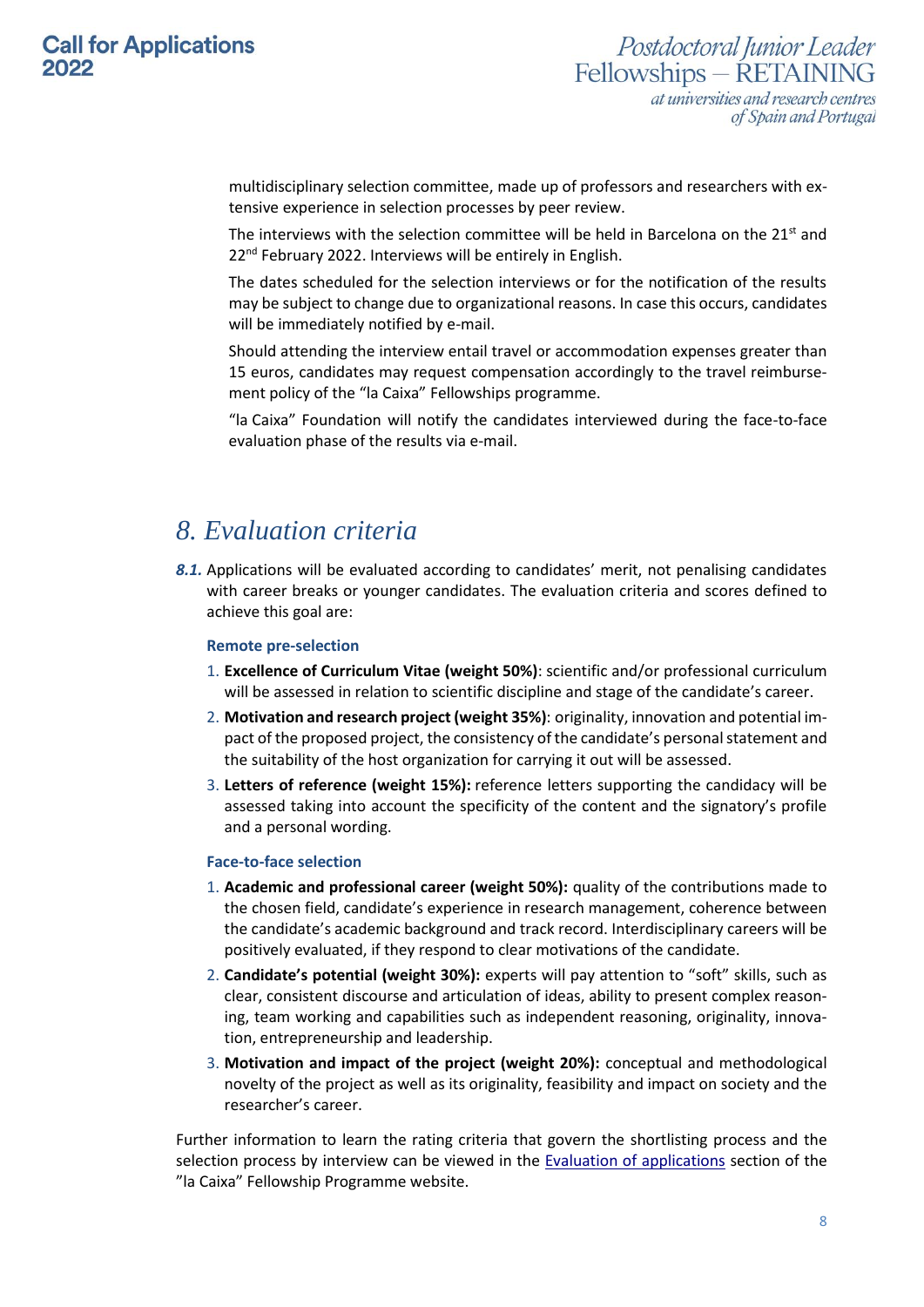#### *9. Redress procedure*

- *9.1.* Within seven calendar days from the date the results notification is sent, candidates may submit a redress by sending an e-mail to [fellowships@fundacionlacaixa.org,](mailto:fellowships@fundacionlacaixa.org) which must include an explanatory text together with the documents that the candidate deems appropriate.
- *9.2.* Redresses will be resolved by an appeals committee. The resolution will be sent by e-mail within ten calendar days from the date of receipt of the appeal.
- *9.3.* The redress procedure will be strictly confidential.
- *9.4.* The redress procedure will look at procedural shortcomings and into possible errors, not against evaluation panel decisions or experts ratings and comments. The selection and evaluation processes themselves ensure the independence and the objectivity of the evaluation.

### *10. Appointment of candidates and choice of centre*

- *10.1.* The list of candidates chosen as fellows, as well as the candidates on the waiting list, when applicable, will be published with their names and surname(s) on the "la Caixa" Foundation website on 23rd March 2022.
- *10.2.* Should there be any fellowships given up, these will be offered to the candidates on the reserve list, according to the order established.
- *10.3.* This call for fellowship applications can be declared void for one, some, or all of the fellowships, if so proposed by the selection committee to "la Caixa" Foundation.
- 10.4. To be admitted as fellows, candidates must start at the research centre no later than 30<sup>th</sup> September 2022. Once this date has passed, the fellowship may no longer be activated. Once an agreement has been reached, the centre will hire the fellow with the funds provided by "la Caixa" Foundation.

#### *11. Incompatibilities*

- *11.1.* Candidates may only apply for a fellowship for one of the two Postdoctoral Junior Leader subprogrammes included in the 2022 call for applications: Incoming or Retaining.
- *11.2.* Fellows who have already availed a Postdoctoral Junior Leader fellowship cannot apply for the same programme.
- *11.3.* If a candidate cannot attend the final interview which he/she has been invited to, he/she must notify "la Caixa" Foundation of this issue sufficiently ahead of time so the place can be offered to another applicant. Otherwise, he/she may not submit applications to other calls of "la Caixa" Foundation, unless he/she can accredit reasonable justification for their nonappearance.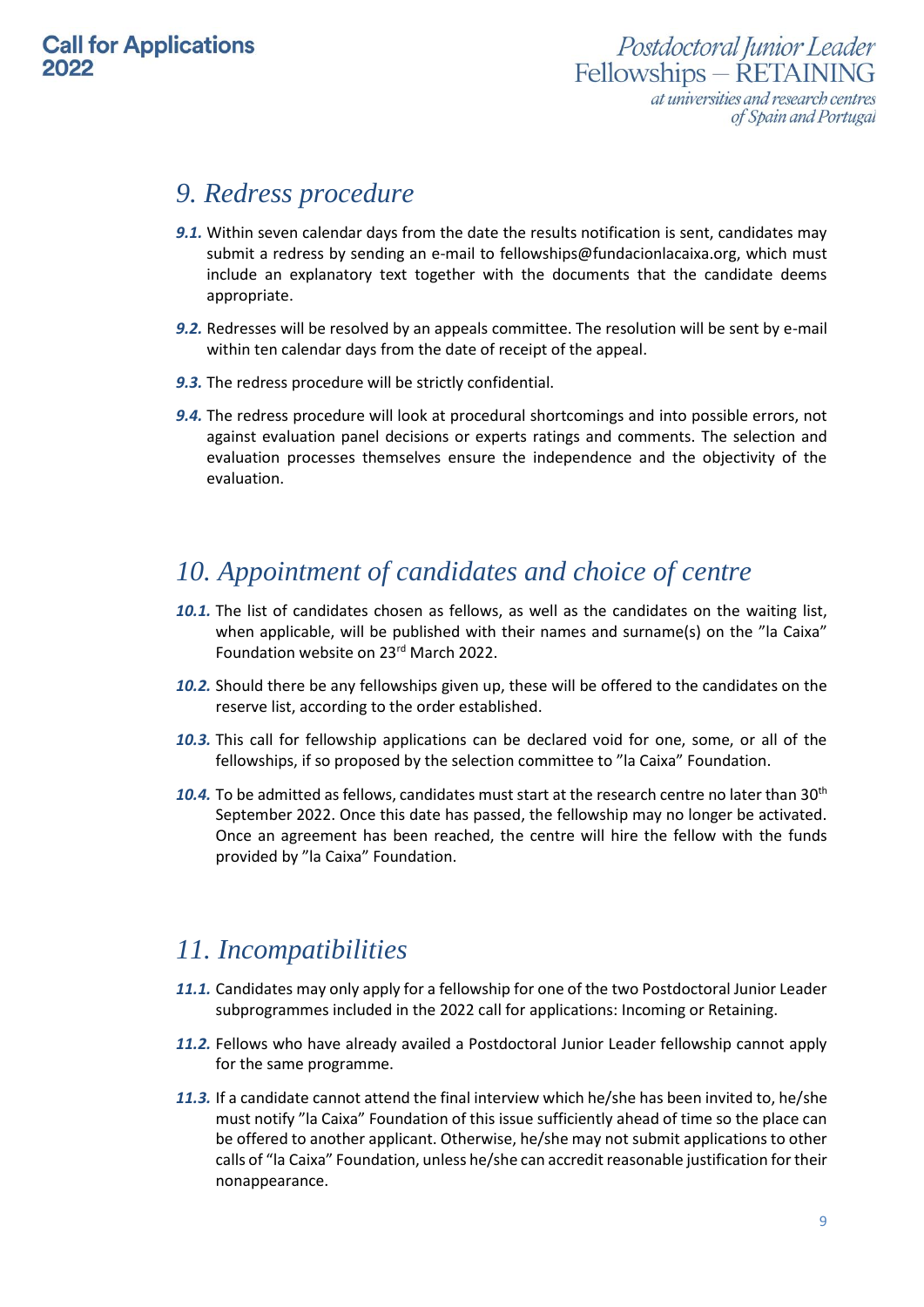- Postdoctoral Junior Leader Fellowships - RETAINING at universities and research centres of Spain and Portugal
- *11.4.* The resignation of the fellowship implies the impossibility of submitting an application to future calls of "la Caixa" Fellowships programme, with the exception of justified cases of illness or other force majeure.
- *11.5.* Under no circumstances may applicants contact the experts who are taking part or have taken part in the selection processes of this call for applications to ask them for information regarding the status of their application or any other aspect related to the selection process. Should this occur, the candidate will be disqualified from present or future selection processes.
- *11.6.* The fellowships are incompatible with any other paid work, fellowship or grant that covers more than the 10% of the annual amount given for salary costs (See 2.1) , unless specifically authorized by "la Caixa" Foundation.
- *11.7.* Fellowships are compatible with other competitive funds that complement the Postdoctoral Junior Leader Research Costs, upon the express authorization of "la Caixa" Foundation.
- *11.8.* The fellowship will not be compatible with a permanent employment contract from another institution other than the host centre.

# *12. Management of the fellowship and obligations of fellows*

- *12.1.* The applicants who are awarded a fellowship should preferably be a current account or bankbook holder at any CaixaBank or BPI branch office, which is where the monthly payments and any other amount included in the fellowship will be deposited to.
- *12.2.* These fellowships are granted exclusively for on-site projects, that is, to carry out fulltime research activity on the host institution's facilities.
- *12.3.* Fellows may collaborate with teaching duties, provided that they notify "la Caixa" Foundation as far in advance as possible and they get prior approval from the host institution that has hired them. Generally speaking, and without prejudice to a personalised study and decision on a case-by-case basis, devoting more than 80 hours per year to teaching duties will not be authorised.
- *12.4.* When so required by "la Caixa" Foundation, the chosen candidates should accredit, through original documents or certified photocopies of them, the files attached to the applications. Likewise, "la Caixa" Foundation can ask them for the original certificates for any information mentioned in the application.
- *12.5.* The host institutions will manage the amounts that "la Caixa" Foundation allocates for each fellowship. For such purposes, the host institutions must send to "la Caixa" Foundation a financial report justifying the costs of the activities carried out by the researchers.
- *12.6.* The fellows must provide a scientific report on annual basis, as well as any other information that "la Caixa" Foundation deems necessary or they must authorize the host institution to provide it.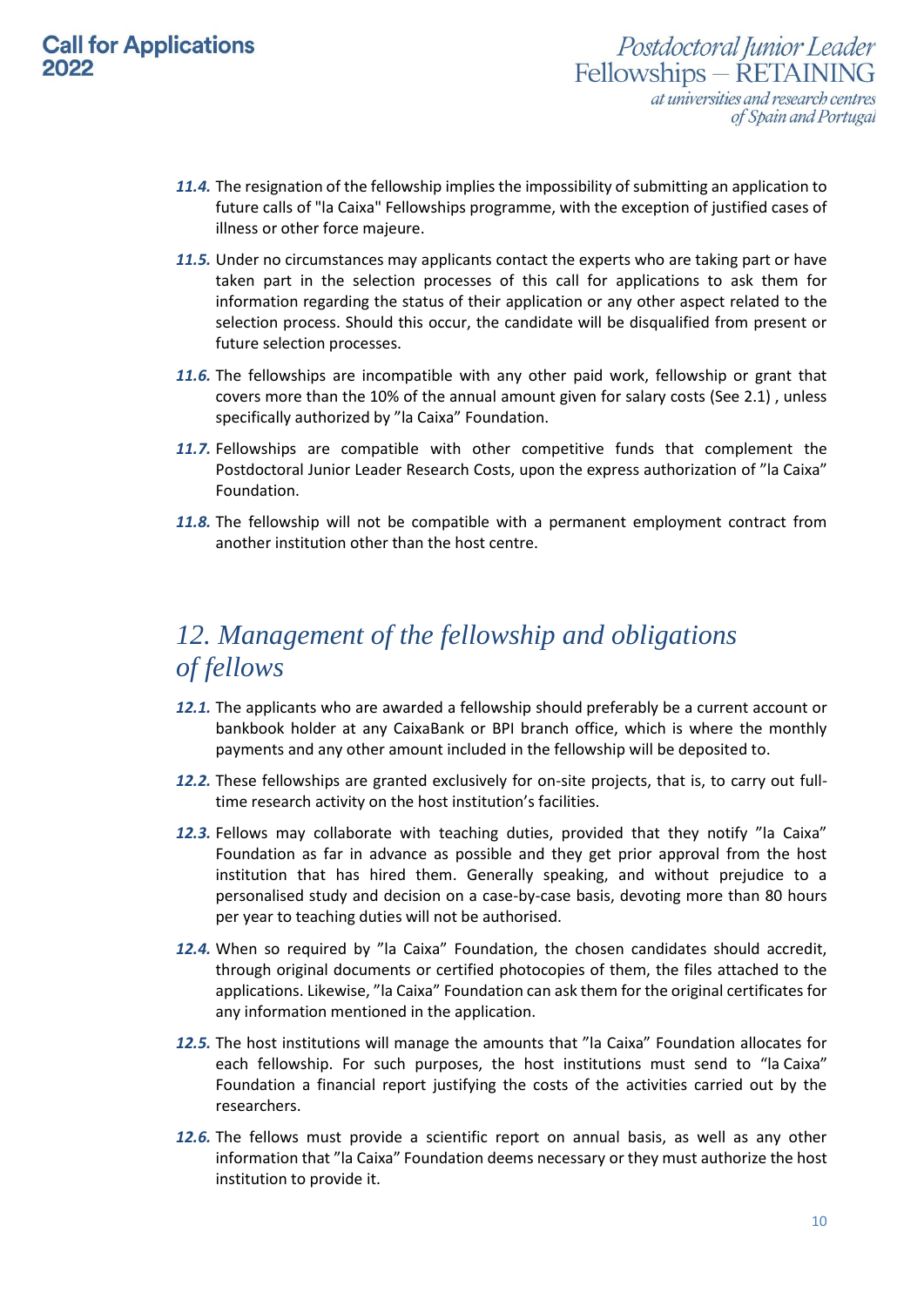#### *13. Ethics*

- 13.1. The research project carried out by the fellow must comply with the EU's ethical principles, Spanish and international legislation applicable in this field, as well as the Charter of Fundamental Rights of the European Union.
- *13.2.* Research projects of the selected candidates that may involve ethical issues will be sent to the programme's Ethics Committee. Ethical issues that may arise during the implementation of the projects will be also monitored.
- *13.3.* For full guidelines on each area, please refer to [http://ec.europa.eu/research/participants/data/ref/h2020/grants\\_manual/hi/ethics/h2](http://ec.europa.eu/research/participants/data/ref/h2020/grants_manual/hi/ethics/h2020_hi_ethics-self-assess_en.pdf) 020 hi ethics-self-assess en.pdf which is provided by the EC.

### *14. Privacy and data protection policy*

- *14.1.* The "la Caixa" Foundation fully complies with current legislation in terms of personal data protection.
- *14.2.* All personal data pertaining to fellowship applicants which are included in the documents referred to in these rules will be processed by the "la Caixa" Foundation to manage and process the application, service or enquiry made by the applicants; send them information—also by electronic means—about similar activities; meet with the legal obligations under which it is subject to; and, if so desired by the applicant, send them communications—including electronic ones—about other activities offered by it which are suited to their profile.
- *14.3.* Fellowship applicants agree to the document on the processing of their personal data upon completing their online application, using the application platform in the "Fellowships" section on the "la Caixa" Foundation website. This document can be viewed by clicking on this [link.](https://legal.lacaixafoundation.org/c/FLC18N/GEICI_consent_en.html)
- *14.4.* Applicants may exercise their rights of access, rectification, erasure, portability, restriction and/or objection to processing by sending a letter to the Data Protection Officer of the "la Caixa" Foundation to the address Av. Diagonal, 621-629, 08028 Barcelona (Spain) or by sending an e-mail to dpd@fundaciolacaixa.org.

## *15. Notes*

- *15.1.* The deadlines and times included in these rules are in the local time of Peninsular Spain (Central European Summer Time - CEST).
- *15.2.* The submission of an application for these fellowships implies all candidates' express acceptance of all these rules and the criteria and decisions that "la Caixa" Foundation may make in case of any doubts regarding how to interpret the requirements and terms and conditions contained herein.